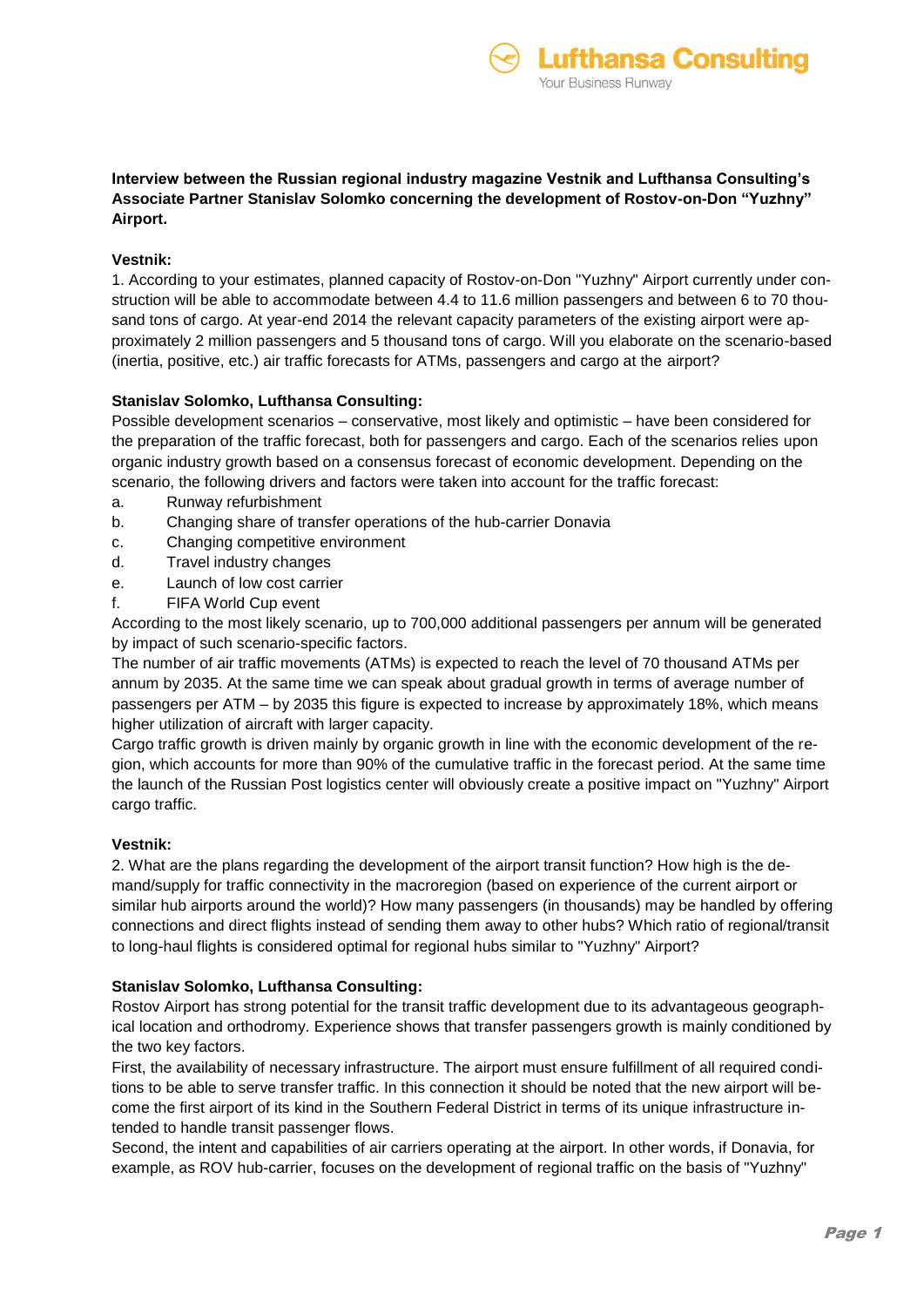fthansa Consulting

Your Business Runway

### **Vestnik:**

3. Air cargo traffic volumes have been traditionally low in the country. Which areas (or potential commodities groups) for cargo intermodality development at "Yuzhny" Airport can you name? What operations – import or export – will be the most promising? What are the recommended directions for the development of aviation hub / Rostov port / rail interaction? What role can the hub play in such a cluster?

### **Stanislav Solomko, Lufthansa Consulting:**

Traditionally, import consumer goods are the highest in demand on the cargo market, so it is safe to say that this category will account for the largest share in Rostov Airport cargo turnover. However, in view of the current political situation and due to the focus on import substitution, the growth of perishable goods flows may be suggested across Russia and between the Customs Union member countries. Current air cargo volumes do not assume the development of a full-fledged intermodal transportation system, still such potential exists in the future.

### **Vestnik:**

4. What measures shall be pursued in order to ensure the growth of non-aeronautical business share of the terminal? Based on your experience, what are the ways to increase the airport international traffic which, among other things, stimulates non-aeronautical revenue growth?

## **Stanislav Solomko, Lufthansa Consulting:**

Lufthansa Consulting offers commercial services for airports which include non-aeronautical business. However this question refers more to the competence of "Airports of Regions" Group, since in this project Lufthansa Consulting focused on the investment side only.

#### **Vestnik:**

5. The presentation posted on your corporate website speaks about the "airport city" concept to be developed on the basis of "Yuzhny" Airport. What are the development opportunities in the hub area and in its close vicinity? What categories of facilities and infrastructure can be identified as being the most attractive for investors?

#### **Stanislav Solomko, Lufthansa Consulting:**

The term "airport city" was first coined by Amsterdam Schiphol Airport in the early 1990s. The idea behind this concept is to ensure that modern airports offer the same facilities, services and conveniences that can be found in real cities, such as hotels, offices, shopping centers, restaurants, etc. In combination with a good transport accessibility airports become attractive venues for the development of business not directly related to the airport aeronautical services. In general, the "airport city" concept implies the development of the airport infrastructure required to accommodate the needs of growing passenger numbers in various areas.

Creation of a hub at Rostov Airport will entail the corresponding landside development with a new business centre, congress centre, hotel and parking area. The latter represents one of the most profitable businesses in the non-aeronautical segment. These infrastructure facilities are necessary to develop the centre of business activity at "Yuzhny" Airport leading to a significant competitive advantage.